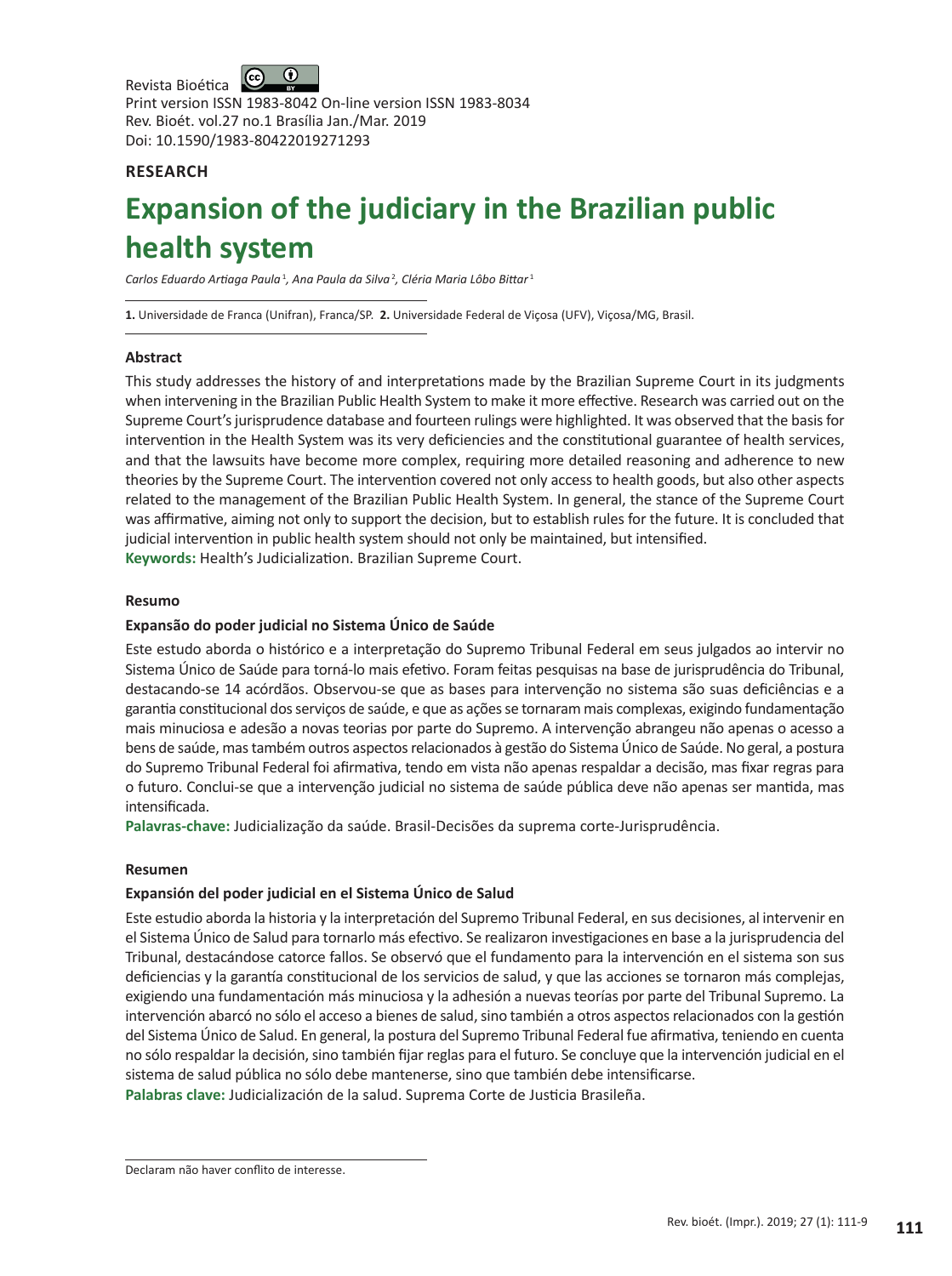The intervention in the Unified Health System (SUS) perpetrated by the Judiciary is a growing phenomenon in Brazil. The "*Justiça pesquisa*" (Justice Research) report, prepared by the Conselho Nacional de Justiça - CNJ (National Justice Council) <sup>1</sup> , evaluated the judicialization of health and concluded that there is an increasing demand by the Judiciary to address these issues. In 2016, there were 300 thousand actions related to the right to health in the country<sup>2</sup>.

The academia has also followed this trend of lawsuits in the area of health and, therefore, has been more concerned with this issue. According to Oliveira et al., studies on health judicialization *have increased every year, demonstrating the importance of topic* <sup>3</sup> , which is also supported by the study by Araújo et al<sup>4</sup>. The main issue in this area has been the access to medicines - Oliveira et al<sup>5</sup>, for example, concluded that 60% of the publications analyzed dealt with the topic.

According to the Ministério da Saúde *-* MS (Ministry of Health)<sup>6</sup>, the Sistema Único de Saúde - SUS (Unified Health System), one of the largest health systems in the world, includes from simple ambulatory services to organ transplants, drug control, the implementation of health promotion policies, among other functions. The system is supported by the Organic Laws of Health, such as Law 8,080/1990<sup>7</sup>, which advocates broad actions, such as policy formulation (article 5), health surveillance, worker health, epidemiological, comprehensive care (article 6), among others.

Given this, the interference of the Judiciary in SUS is not limited to the warrant of access to medicines. In fact, it is much broader and encompasses all the aforementioned system services<sup>8</sup>, including administrative acts, such as bidding processes for procurement of goods and services. With regard to this last point, a report prepared by the World Bank states that judicial intervention in bidding processes, caused by, for example, a bidder who has felt prejudiced, *can paralyze the buying process completely during*  months or even years<sup>9</sup>, directly affecting the management and supply of drugs. The great influence of the Judiciary in the public health management is, therefore, clear.

Judicial intervention in the SUS is carried out by all the organs that comprise the Judiciary, provided for in art. 92 of the Constituição Federal - CF (Brazilian Federal Constitution) <sup>10</sup>. It involves from the first instance judge to the maximum body, the Federal Supreme Court (*Superior Tribunal Federal*, STF). The latter, as provided in art. 102 of the CF, has

the final say in the interpretation and application of constitutional provisions. For this reason, the Supreme Court has been nicknamed "guardian of the Constitution" <sup>11</sup>, and it is incumbent upon it to declare, as a last resort, the constitutionality or not of a particular law or normative act.

The power and the duties of the STF have been extended over time. The Emenda Constitucional *-* EC (Constitutional Amendment) 45/2004 12 allowed the court, after successive decisions on the constitutional matter, to issue a summary with binding effect in relation to the other organs of the Judiciary and to the direct and indirect public administration (article 103-A of CF / 1988) <sup>10</sup>. In addition, the new Código de Processo Civil (Code of Civil Procedure) <sup>13</sup> provides, in art. 927, that other judges and courts must observe the decisions of the higher courts. This gives the STF a prominent position since its decisions must be observed by the other organs of the Judiciary.

The intervention of the Brazilian Supreme Court in the SUS becomes even more relevant because the right to health is foreseen in art. 6 of the CF, reinforced in the section "On Health", art. 196<sup>10</sup>. Thus, the "final word" <sup>14</sup> on judicial intervention in the SUS, in compliance with this right, is incumbent upon the STF. Considering the prominent position of this Court in the Brazilian legal system, this article aims to analyze the history and the interpretive changes of this court of justice by interfering in the SUS in order to make effective the fundamental right to health.

## **Methods**

Between February and May 2017, the following sets of key words were searched on the STF jurisprudence database 15: *"interferência, judiciário, judicialização, gestão pública, administração, saúde"* ("interference, judiciary, judicialization, public management, administration, health"); *"acesso, saúde, política pública"* (access, health, public policy); *"competência, judiciário, política pública, saúde"* (jurisdiction, judiciary, public policy, health); *"serviço saúde, judiciário"* (health service, judiciary); *"acesso medicamentos"* (access medicines); *"contratos, licitação, SUS e saúde"* (contracts, bidding, SUS and health). In the searches, the words were combined by the logical operator "and", which allowed to locate the judgments that contained all the keywords indicated by the researcher.

The search found 89 rulings. From these, we sought to select those who answered the following guiding question: "from a historical perspective,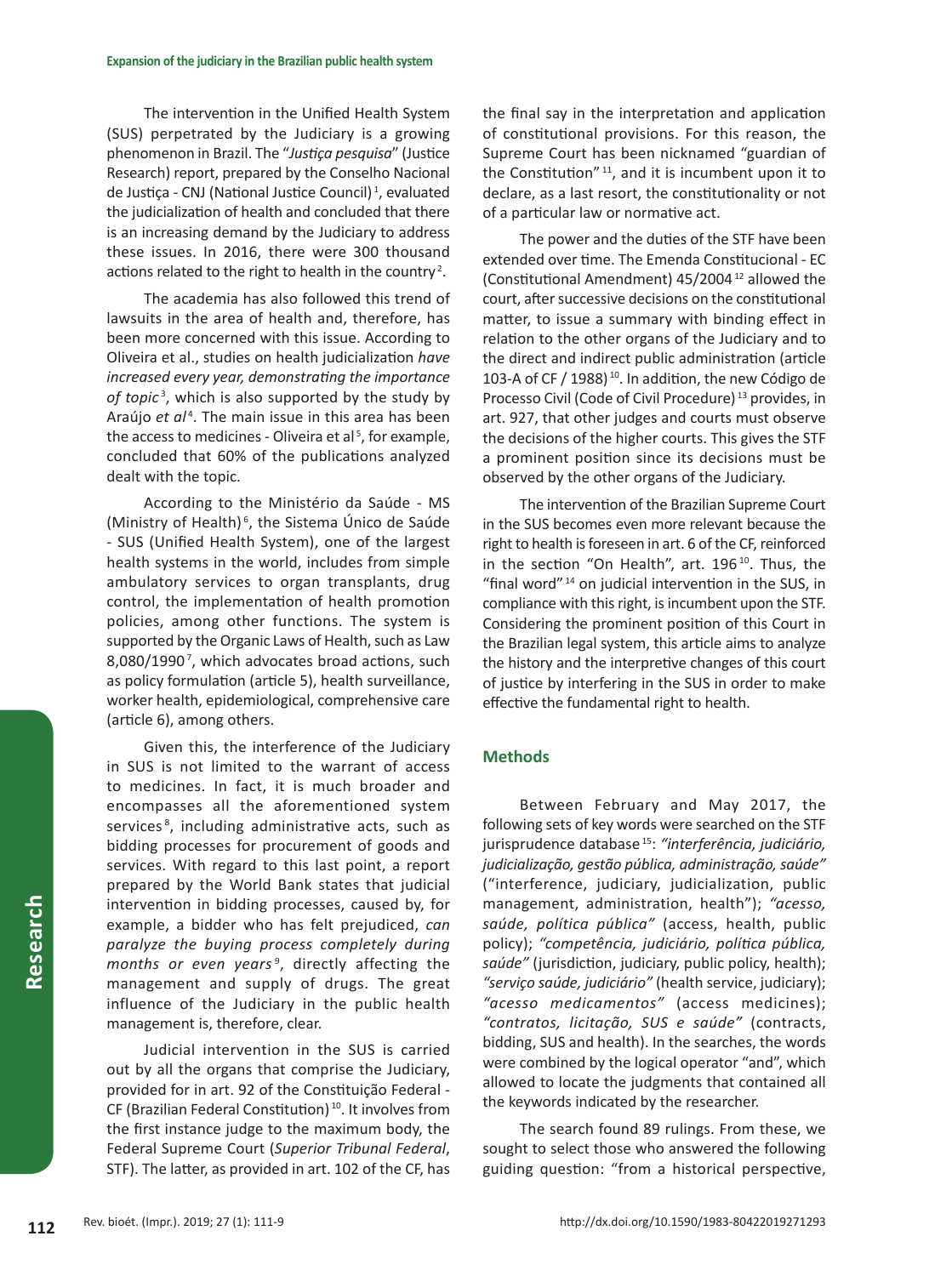what are the interpretations, arguments and positions of the STF when intervening in the SUS with the purpose of effecting the right to health?"

Based on this question, 14 rulings met the research criteria, since they dealt with access to health goods and services, as well as involving some judicial intervention in the SUS. There were 75 rulings excluded; some repeated, others without any relation to the health system (matters of administrative, criminal law, etc.). There were also rulings regarding private health systems, which are not the subject of this analysis.

The 14 rulings were analyzed interpretatively and argumentatively, based on content analysis, which allowed to organize the documents into three categories, *a posteriori*. The summary of the method is described in Frame 1:

### **Frame 1.** Research method

| <b>Method</b>                                 | <b>Document research</b>                                                                                                                                    |
|-----------------------------------------------|-------------------------------------------------------------------------------------------------------------------------------------------------------------|
| Collection period                             | February/may 2017                                                                                                                                           |
| Source                                        | www.stf.jus.br                                                                                                                                              |
| Research keywords                             | Interferência, judiciário,<br>gestão pública, saúde e<br>sinônimos (Interference,<br>judiciary, public management,<br>health and synonym, in<br>Portuguese) |
| Logical operator of the<br>search             | "and"                                                                                                                                                       |
| <b>Rulings collected</b>                      | 89                                                                                                                                                          |
| Rulings that fulfilled the<br>search criteria | 14                                                                                                                                                          |

## **Frame 2.** List of surveyed rulings

## **Results**

The 14 STF rulings that met the criteria of the research were divided into three categories. The first of these, comprising six rulings, involved actions motivated by the access of a person or group to medications and medical treatments. At least in one of the poles of the action, the interests were individual.

In the second category, with four rulings, the lawsuit interfered in the management of the SUS as a "negative legislator", that is, invalidating a law or act of public power, such as in bidding processes, hiring of employees, administrative contracts, among others.

The third and last category of analysis, also with four rulings, encompassed the role of the Judiciary role in SUS management as a "positive legislator", that is, not only annulling an act, but acting as the very manager of the SUS, determining administrative measures for the health sector.

It can not be denied that first category rulings affect the management of public health since the administrator will have to face a dilemma in providing medicine by judicial imposition. In this situation, on the one hand, lies the individual interest, which seeks the medicine and, on the other, the public interest that opposes the provision.

In the last two categories only the public interest is discussed, but what differentiates them is the type of judicial action: in the second category, the role of the legislator is negative; in the third, positive. Frame 2 demonstrates the relationship of the rulings surveyed and the content of the judgment, organized in the three categories of analysis:

|                 | <b>Process number</b>                                          | <b>Content of the judgmentyv</b>                                                                                                                                                                              |
|-----------------|----------------------------------------------------------------|---------------------------------------------------------------------------------------------------------------------------------------------------------------------------------------------------------------|
| Category<br>1st | AR* 393.175-0/RS 16                                            | Access to medicines was ensured. They focused on the poverty of applicants and the<br>state's duty to ensure health.                                                                                          |
|                 | AR 486.816-1/RJ 17                                             |                                                                                                                                                                                                               |
|                 | AR 271.286-8/RS 18                                             |                                                                                                                                                                                                               |
|                 | RE with RG** 566.471-<br>6-RN 19                               | Not yet judged. It is questions the duty of the public power to provide high-cost drugs.                                                                                                                      |
|                 | RE with RG 607.582/<br><b>RJ 20</b>                            | Not yet judged. It analyzes the possibility of determining blocking of public accounts to<br>ensure access to medication.                                                                                     |
|                 | RE com RG 657.718 21                                           | Not yet judged. It analyzes the possibility of the Judiciary granting access to drugs<br>without registration in the National Health Surveillance Agency (ANVISA).                                            |
| Category        | AR 259.508-0/RS 22                                             | Judicial interference was requested in an agreement made between two federative<br>entities within the SUS. The Judiciary refused to intervene, as this is a discretionary<br>judgment of the administration. |
| 2n <sub>d</sub> | AR 244.217-8/MA 23<br>AR 237.771-4/MA 24<br>AR 262.134-0/MA 25 | It recognized the legitimacy of the Public Prosecution Service in proposing a public civil<br>action on the illegality in a bidding process.                                                                  |

continues...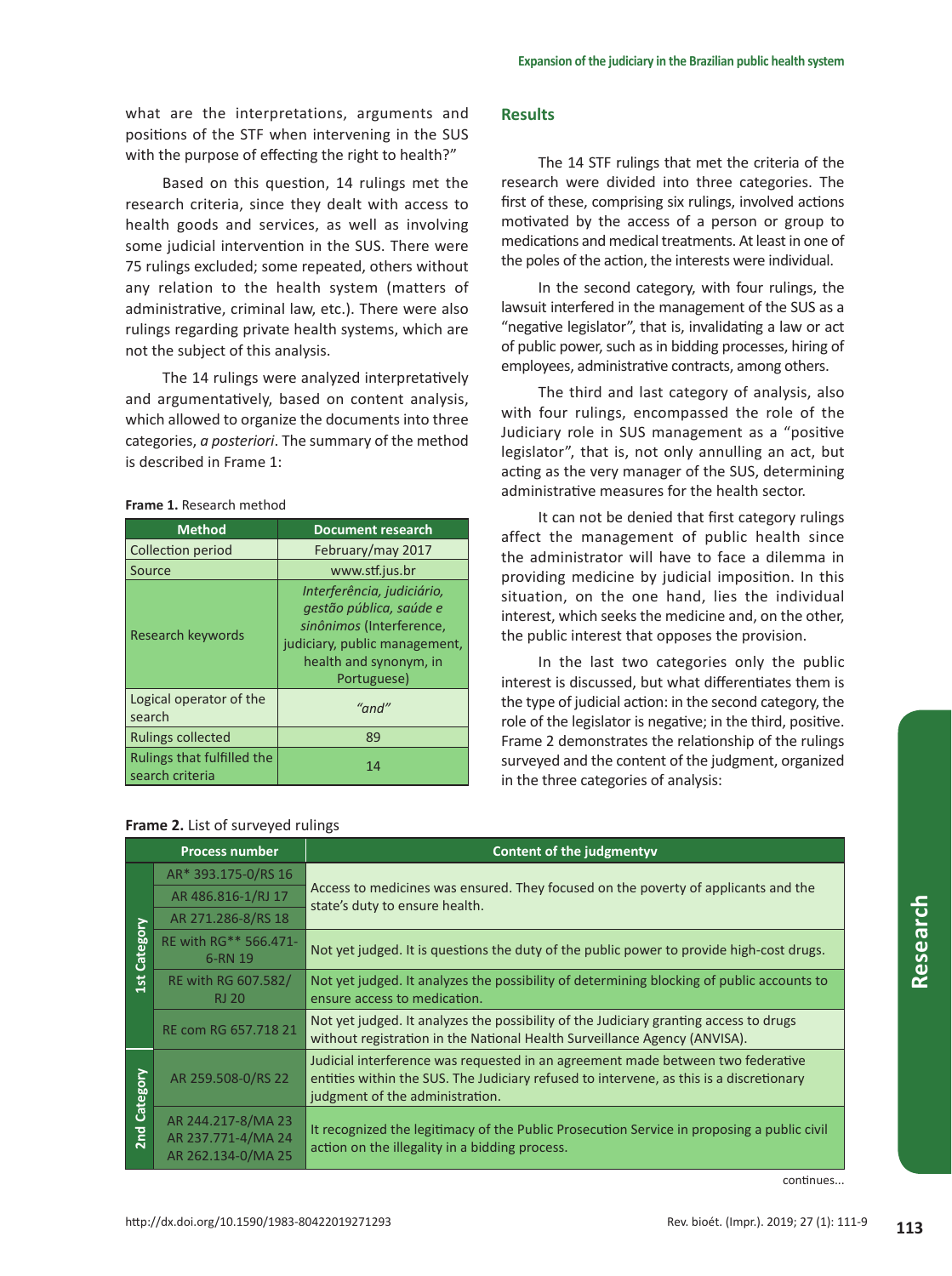|  | <b>Frame 2. Continuation</b> |
|--|------------------------------|
|--|------------------------------|

|                         | <b>Process number</b> | Content of the judgmentyv                                                                                                                                                                                           |
|-------------------------|-----------------------|---------------------------------------------------------------------------------------------------------------------------------------------------------------------------------------------------------------------|
| Category<br>$rac{1}{3}$ | AR 727.864/PR 26      | It determined the obligation of the State, not specifically envisaged by law, to bear the<br>costs of private hospitals that treat patients in emergency situations when there are no<br>beds available in the SUS. |
|                         | AR 684.612/RJ 27      | A chaotic situation of a hospital in Rio de Janeiro was observed and the hiring of<br>professionals was determined.                                                                                                 |
|                         | AR 734.487/PR 28      | It determined administrative measures in the hospital in the city of Londrina, such as the<br>liberation of financial resources and increase of beds in adult ICU.                                                  |
|                         | ADI*** 1.923-DF 29    | It analyzed the contracts signed between the State and social organizations that also<br>involve the SUS. It waivered the bidding process but determined a specific form for this<br>hiring.                        |

\* Regimental aggravation; \*\* Extraordinary appeal with general repercussion; \*\*\* Direct unconstitutionality lawsuit

## **Discussion**

The analysis of the rulings makes it possible to observe that the Judiciary intervened in the problems inherent to SUS - even because this power acts mainly in the face of injury or threat to the right, under the terms of art. 5th, subsection XXXV, from the CF<sup>10</sup>. And it is no wonder that the issue of health judicialization is on the rise since the problems involving the SUS are serious and growing.

This is evidenced by the survey carried out by the Ministry of Health, which evaluated the SUS 5.5 in a scale from 0 (worst) to 10 (best) $30$ , demonstrating the deficiencies of the Brazilian system. In addition, health programs in Brazil do not work efficiently, such as Family Health, which aims to promote health and prevent diseases by changing the hospital-centered model.

The consequence of this is tha hospitals are crowded. *Data from the Tribunal de Contas da União - TCU (Federal Audit Office) indicate that 64% of hospitals are always overcrowded*. *Only 6% are never full* <sup>30</sup>. Health workers are lacking, especially physicians, mainly in the interior. Other important points are the lack of training and the lack of qualification of these professionals.

The way SUS is managed is also questioned. Oliveira et al, 5 as well as Freitas Filho and Sant'Ana<sup>31</sup>, found a great bureaucratization of the system, high demand and delay in service delivery. Pharmaceutical resources, for example, are poorly managed. Diniz, Medeiros and Schwartz <sup>32</sup>, in a study carried out with 597 municipalities (10.7% of the Brazilian municipalities), observed that in 71% of them the inventory control is lacking or outdated and 39% have inadequate storage conditions, pointing to serious management flaws.

In addition to these problems in the public administration, the Brazilian public health system lacks investments. Brazil invests only 5% of the GDP in the SUS, behind Argentina, Uruguay, Canada, France, Switzerland, and the United Kingdom, that invest between 7.6% and 9% of GDP, according to data presented by the Secretary of Science, Technology and Strategic Inputs of the Ministry of Health<sup>33</sup>.

With the enactment of Constitutional Amendment 95/2016<sup>34</sup>, which limits public expenditure for 20 years, the Instituto de Pesquisa Econômica Aplicada - IPEA (Institute for Applied Economic Research)<sup>35</sup> concluded that, considering a real GDP growth rate of 2% per annum in the period of validity of the amendment (2017-2036), the cumulative loss for SUS financing would be R\$ 654 billion. According to the study, the amendment will greatly affect the financing and guarantee of the right to health in Brazil, creating favorable ground for the judicialization of the area.

The difficulties that afflict the SUS are also recognized by the STF. The Extraordinary Appeal with General Repercussion 684.612/RJ pointed to *the lack of satisfactory conditions in the provision of health services in the Brazilian State, especially for the less favored social strata*36.

From the analysis of these rulings, it can be seen that judicial intervention in the SUS is justified due to failures, mismanagement, omission and inertia of the State in protecting and offering minimum conditions to citizens, based on the right to health provided by the Constitution and public policies. These conditions were called "existential minimum" in the rulings, fundamental dispositions of a right (in this case, health) that allow people not only to live in dignity but also to have access to civilizational values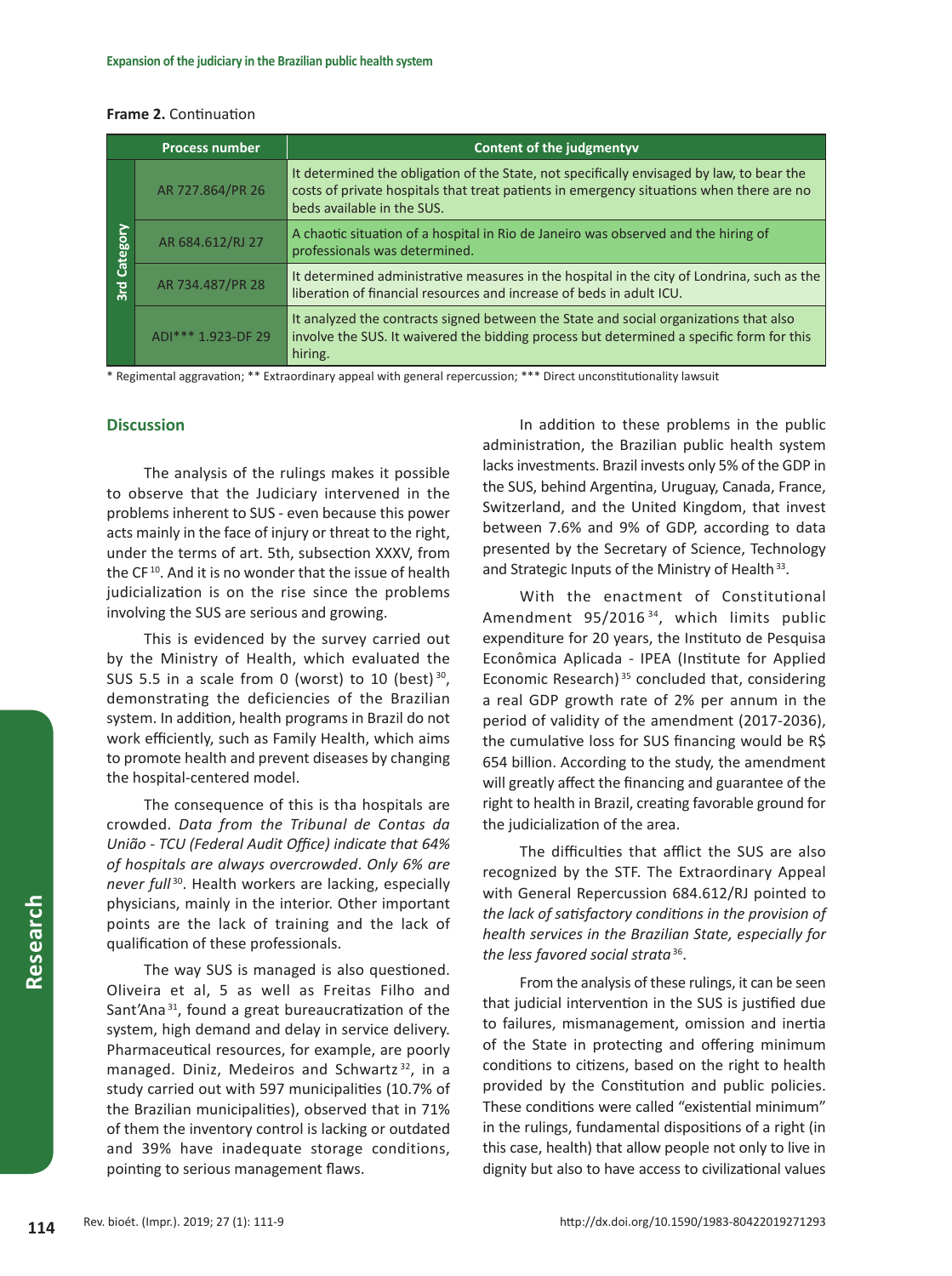and participate in the political process and in the democratic debate in an informed way 37.

Among the six rulings in the first category (judicial intervention to secure individual rights), three older ones, dated 2000, 2005, and 2006<sup>16-18</sup>, referred to individual rights as such. In these trials, in order to grant medication, the condition of poverty of the applicants was stressed. It was also emphasized that the right to health, closely linked to life, is an obligation of the public power and should not consist in an inconsequential constitutional promise. That right shall prevail over the financial interest of the State.

When it argued against the concession, the State pointed out that there was no provision in the budget and that procurement of drugs must comply with bidding processes. Both arguments were rejected by the Judiciary. The first, on the assumption that the Public Power must obey the Constitution and the right to health, and that to think otherwise would imply considering the Constitution a letter of promise devoid of efficacy. The second argument was overturned considering that the purchase of drugs dispenses bidding in case of an emergency.

The last three rulings of the first category analyzed also dealt with individual rights, but the cases discussed were much more complex when compared to the first ones 19-21. While the former discussed only the State's duty to provide medicine to a person deprived of resources, the latter addressed the obligation of the public authority to provide highcost or medication unregistered at ANVISA, as well as the possibility of determining the blocking of public accounts, if that access was not guaranteed.

It will certainly be up to the Judiciary to justify, to argue and to amplify the analyzes on these last three cases because they will have general repercussion, that is, what is decided must be fulfilled by all the other instances in similar situations. It should be clarified that the general repercussion is a requirement for the admissibility of extraordinary appeals instituted by the constitutional amendment EC 45/2004 <sup>12</sup>. With this, such appeals will be judged by the Supreme Court only if the court recognizes social, political, economic and/ or legal relevance that extrapolate the interests of the parties involved in the lawsuit.

In the analysis of the rulings of the second category (judicialization of health in the form of negative legislator), the Judiciary intervenes in the SUS when some illegality is found in the public management - for example, if the manager fails to comply with the bidding requirement, according to the rulings

Agravo Regimental - AR (Regimental Aggravation) in Recurso Extraordinário – RE (Extraordinary Appeal) 244.217-8/MA <sup>23</sup>, AR in RE 237.771-4/MA 24 and AR in RE 262.134-0/MA<sup>25</sup>. A minimalist judicial stance was verified in ruling AR in RE 259.508-0/RS<sup>22</sup> when preventing criteria of convenience and opportunity of the public administration.

Minimalism and maximalism are understood as strands that guide judicial action. In this latter strand, which finds support in the thinking of Ronald Dworkin<sup>11</sup>, it is sought to decide the cases in a broad and profound way, uttering ambitious theoretical justifications, in order to fix rules for the future. In minimalism, on the other hand, the judicial decision uses abstractions and generalizations only when extremely necessary to solve controversies. That is, it avoids to the maximum creating or delimiting rules, leaving this function to the Legislative.

This perspective, notably influenced by the thinking of Cass Sunstein<sup>38</sup>, defends the so-called "passive virtues"; for example, when the judge refuses to resolve conflicts <sup>39</sup> and leaves the decision to the other powers, more qualified for the function. This occurred in the RA in RE 259.508-0/RS<sup>22</sup>, in the case in which the STF stated that the analysis of the agreement between Porto Alegre and the state of Rio Grande do Sul was related to the public administration and, therefore, there was no judicial intervention. Of the 14 decisions analyzed, disregarding those that have not yet been judged, most deal with maximalist judicial decisions. In only one of them, the Judiciary decided not to interfere.

Regarding the rulings of the third category (Judiciary as a positive legislator), notably in RA in RE 727.864/PR <sup>26</sup> and RE in RG 684.612/RJ <sup>27</sup>, judicial decisions and their factual support were more complex, since judicial intervention would require measures of management to solve the cases. There were even more serious problems. The RA in RE 727.864/PR <sup>26</sup> registered a lack of hospital beds for emergencies in the public network. In the RE with RG 684.612/RJ<sup>27</sup>, the situation of the Salgado Filho hospital in Rio de Janeiro was defined as "chaotic". In both cases, the health of the local community was at risk due to the lack of structure of the health system.

As opposed to judicial intervention, the public power has raised the principle of separation of powers, claiming that the judiciary can not interfere in the functions of the Executive, charged with managing the public administration and apply resources. In all the trials, the State referred to the "reserve of the possible" theory, which consists of limiting state responsibility based on the lack of resources to meet all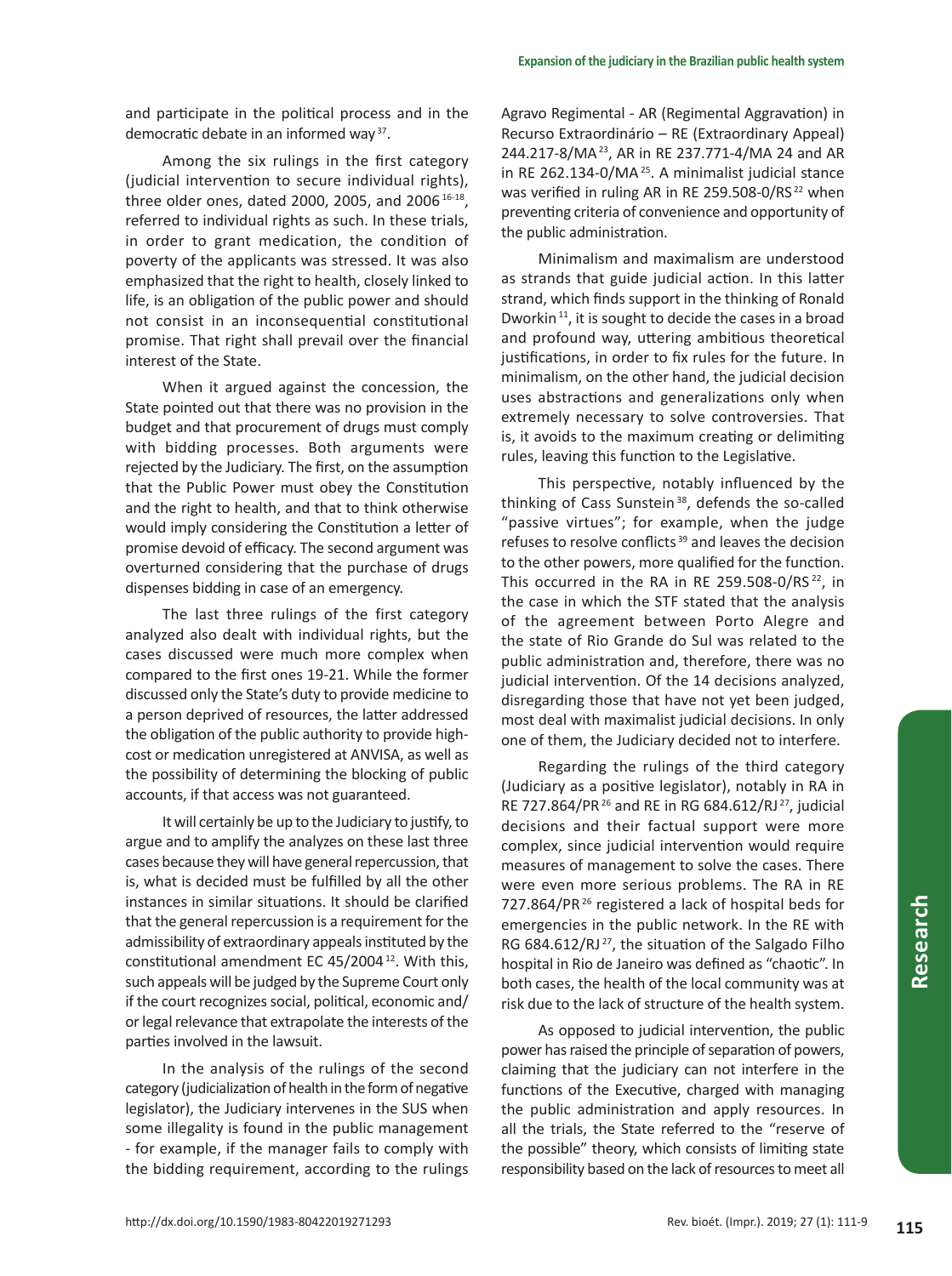social demands. This precept is summed up in what can reasonably be expected and demanded of the State, considering the existing financial limitations 40.

However, these theses were overcome when the Judiciary adhered to the innovative theories underlying judicial interference. In AR in RE 727.864/ PR<sup>26</sup>, in addition to the existential minimum theory, others were invoked, such as the "prohibition of insufficient protection", "prohibition of excess", "prohibition of social retrogression", the theory of "control of will and of result" and also the theory of "restriction of restrictions or limitation of limitations".

By the prohibition of insufficient protection, neither the law nor the State can present deficiencies in relation to the guarantee of fundamental rights, in this case, health. The prohibition of excess implies that the State should not practice acts that violate fundamental rights, be it in the creation or the application of the law. In turn, the prohibition of social retrogression determines that the legislator can not suppress rights without offering a counterpart to the citizen. Therefore, this principle confers stability to the social achievements already provided in the Constitution, prohibiting the State from abolishing them<sup>41</sup>.

The theory of control of will and of result consists in the possibility of demanding from the public administrator, even judicially, effective and effective results. Control of the acts of the public administration, which are no longer solely due to legality, but also to the effects on the fulfillment of the constitutional objectives<sup>42</sup>.

Finally, the theory of the restriction of restrictions or limitation of limitations authorizes the Judiciary to implement fundamental rights in the face of the inertia of the Legislative and Executive powers, which normally provokes unbearable social situation, in disrespect of the Constitution.

All the above theories maximize guarantees because they protect the fundamental rights of the person. This demonstrates that the Judiciary adopted an intervening and maximalist stance in the cases cited. However, in the HR in the Instrument of Appeal (AI) 734.487/PR<sup>28</sup>, a minister of the STF argued against this position, affirming that the Judiciary does not create public policies, but only determines the fulfillment of the existing ones.

To analyze this argument it is important to differentiate public policies and public management (or public administration). The latter consist of Executive actions to carry out actions defined in the political sphere, as defined by Farah<sup>43</sup>. Many public policies are goals to be fulfilled, such as the commitments to

sustainable development<sup>44</sup> and the National Policy for Health Promotion<sup>45</sup>, among others.

Public management occurs, therefore, when the political agent performs something concrete in the eagerness to achieve the intended objectives. The health promotion policy, for example, *seeks to promote environmental preservation and the promotion of safer and healthier environments* <sup>46</sup>. Based on this, the manager can, for example, determine the reforestation of the riparian forest of a stream.

We can also think of the case in which the Judiciary stipulated *the release of financial resources, the expansion of the adult-intensive care unit of the Hospital Universitário de Londrina (minimum of 10 beds)* <sup>47</sup>. This action demonstrates that it is observing a public policy, but as a manager, that is, as an agent and executor of public policies.

Against this idea, it is possible to point out the inertia of the Judiciary, since it only acts when provoked by the parties. It may also be argued that it is not in their constitutional obligations to create or implement public policies. However, these arguments do not detract from its role as health manager, since it has the final decision on the measures to be taken.

Similarly, a king surrounded by counselors should hear advice and opinions repeatedly, but it is up to him to make the final decision. He is responsible for the implemented action, not his advisers. Therefore, the prerogative of inertia of the magistrate and the fact of hearing all the parties involved in the situation, with different points of view, without mentioning the relevant participation of the Public Prosecutor, does not prevent that the intervention measure comes from the Judiciary.

Therefore, this intervening measure must come from this instance, because it is the one who holds the power to follow an opinion or not, to deliberate on a certain action and to define its result or, as Gardbaum <sup>14</sup> says, to give the final word. In the case of the RE with RG 684.612/RJ <sup>27</sup>, for example, the request for intervention at the Salgado Filho hospital in Rio was carried out by the parties, and evidence was produced to support the request of those involved. But the final decision was that the hospital should hire physicians and technicians in sufficient quantity to meet the demand in order to overcome the critical situation.

From the analysis of the judgments, it is concluded that it is not the factual situation that will determine the stance of the STF as a negative/positive or minimalist/maximalist legislator. In addition to the practical case, the arguments and theories surrounding the litigation must be considered.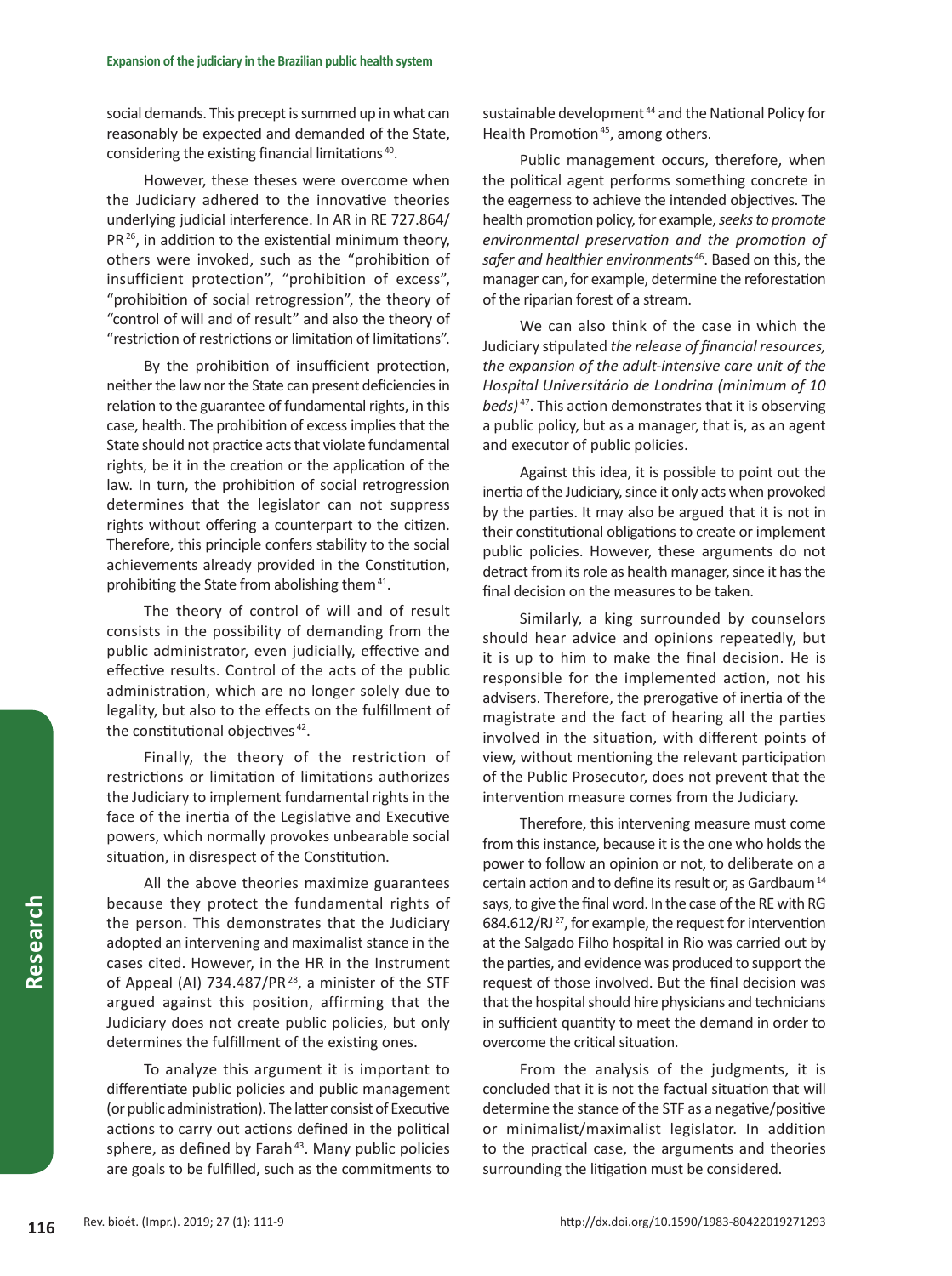An example of a minimalist decision is the AR in RE 259.508-0/RS <sup>22</sup>, regarding an agreement between the State of Rio Grande do Sul and the city of Porto Alegre. The Judiciary chose not to intervene in this case, since it was in accordance with the criteria of convenience and opportunity of the administration. However, in the Ação Direta de Inconstitucionalidade - ADI (Direct Unconstitutionality Lawsuit) 1,923/DF <sup>29</sup>, referring to the organizations in agreement with the State, the STF determined parameters for these contracts. Both decisions could have the same result, depending on the fundamentals and arguments adopted. Thus, the result is susceptible to a high degree of variability, since it results from the positioning of the judges.

This argument does not intend to mischaracterize the importance of the facts analyzed, since the judgments involve serious violations of the right to health. It is noted that the more serious the situations described in the rulings, the more incisive tended to be the intervening judicial measures. However, this does not detract from the fact that the final decision depends on the understanding of the magistrates.

Therefore, although the Judiciary decides based on the laws and the Constitution, the creative force of the judge is expanding with regard to intervention in the SUS - it relies on the support of laws and new theories to deal with the precariousness of current health the Brazilian public. In this way, the Judiciary assumes more prerogatives and intervention positions, without limits to innovation and the creation of theses and foundations that can solve practical situations involving the SUS.

We must also consider two aspects: it is necessary to solve the problems of the SUS, which are quite serious, especially when the political power is unable to solve them, but we must also take into account the repercussion of these decisions in the organization and planning of the activities of the SUS.

## **Final considerations**

Currently the judicialization of health, that is, the intervention of the Judiciary in all services and administrative acts of the SUS, has been more pronounced in relation to the supply of medicines. This control involves all organs of the judiciary, from the first instance judge to the Supreme Court.

The present study focused on the Supreme Court because it has the final say in the interpretation of constitutional provisions. In order to base its interventions, the STF relies on the vast Brazilian legislative framework,

including the CF and the laws of the SUS. This makes it possible to conclude that the country's health system is highly guaranteeing, by promoting actions of protection, prevention, and health promotion.

However, the mere existence of laws to guarantee the right to does not justify the intense judicial intervention on the current Brazilian public health system, since it is necessary to observe the social reality and also the degree of applicability of the norm. It is also possible that existing laws are not applied, at least not in literal form, as is the case, for example, in the recognition of homoaffective union (although the constitutional text states that a stable union is between man and woman).

The analysis of the decisions of the STF indicates that judicial interference in the SUS is expanding, mainly because the problems of SUS are large and serious in the current historical-social context of the country so that the complexity of the actions of the court has increased over time. In the rulings of the first category, for example, the older ones dealt with individual rights, while the more recent lawsuits dealt with cases that could affect society as a whole. The STF did not refrain from appreciating more complex situations, adopting a maximalist position not only to judge but also to establish rules for the future.

Judicial decisions indicate strong resistance by the executive to the interference of another power, although both have a common interest - to make the health system more effective. This conflict is contradictory, since the Executive and Judiciary should assume dialogical and cooperative positions.

However, the judicial process does not seem to be the most appropriate for discussing SUS problems, considering that, as a rule, the procedural relationship deals with specific or even punctual cases, without worrying about the analysis of the entire health system. In addition, the judge occupies a prominent position for taking the final decision, which must be absolutely fulfilled by the public authority once the resources have been exhausted.

Assuming that the judicial route is not the most appropriate to discuss the SUS, the extrajudicial way is defended, in which the participation of the Judiciary is not mandatory for the public power. It should be stressed that it is not the magistrates' prerogative to deliberate or at least know the policies of the public health system.

Therefore, it is necessary to seek means of interaction and communion of efforts between the powers, without excluding the intervention of the Judiciary. The present study demonstrates that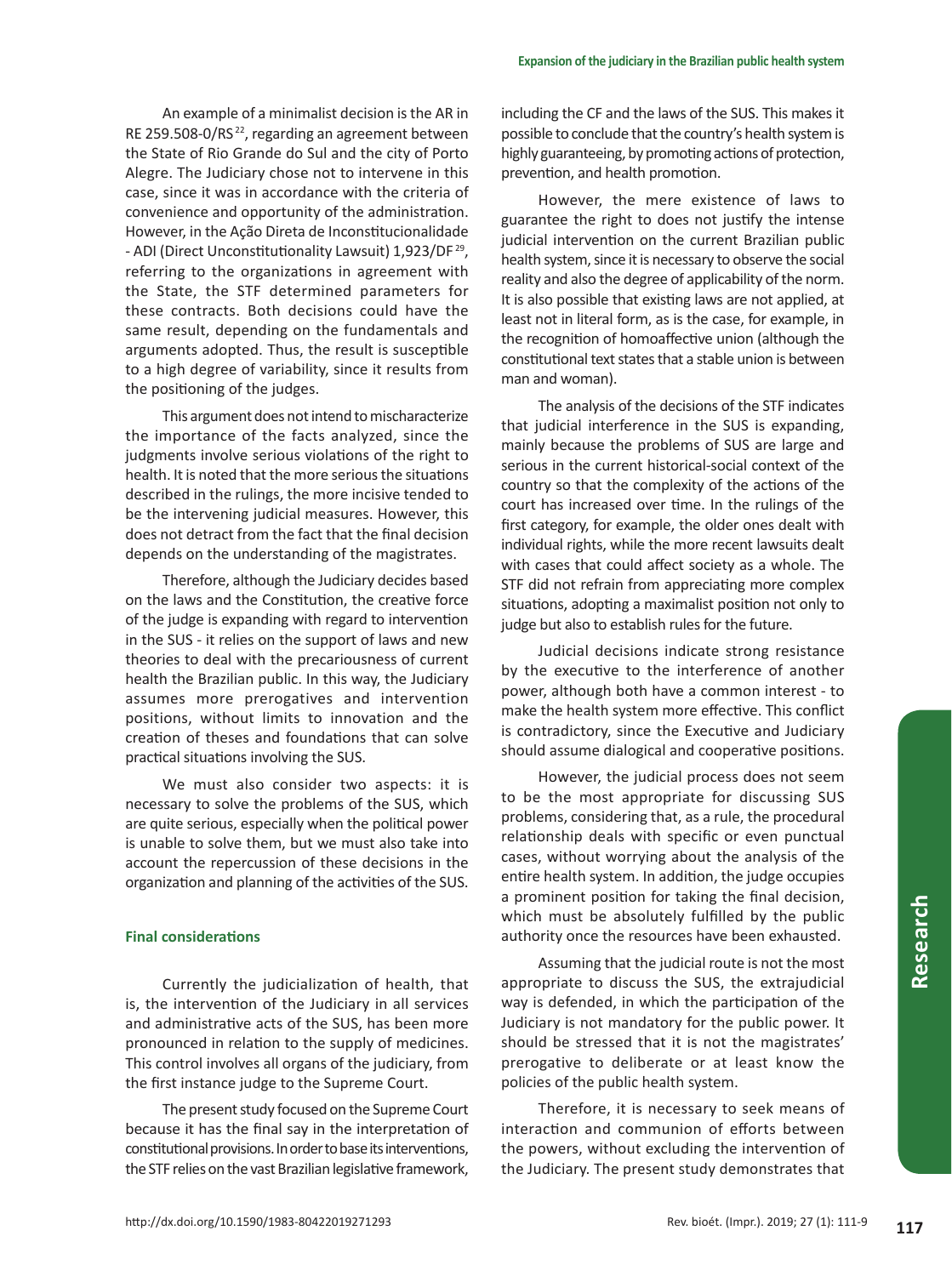judicial intervention in the SUS will be maintained and increased since the Brazilian Supreme Court in most decisions reaffirmed its constitutional prerogatives for that purpose. In addition, the STF has not withdrawn in the face of the failures of the political power to guarantee minimum health conditions for the citizen. On the contrary, it used juridical theories, some innovative ones, to assure the health to those who have claimed judicial protection.

# **Referências**

- 1. Conselho Nacional de Justiça. Justiça pesquisa: judicialização da saúde no Brasil: dados e experiências [Internet]. Brasília: CNJ; 2015 [acesso 26 fev 2019]. Disponível: https://bit.ly/1NeKskX
- 2. Laguna E, Campos Á. Existem 300 mil ações sobre direito à saúde, diz ministro. Exame [Internet]. 7 out 2016 [acesso 12 abr 2017]. Disponível: https://abr.ai/2FAB8Np
- 3. Oliveira MRM, Delduque MC, Sousa MF, Mendonça AVM. Judicialização da saúde: para onde caminham as produções científicas? Saúde Debate [Internet]. 2015 [acesso 3 abr 2017];39(105):525-35. p. 525. Disponível: https://bit.ly/2DSZAI2
- 4. Araújo LM, Fraga AJA, Aguiar Neta AM, Souza LRB. Judicialização da saúde: uma revisão da literatura. Rev Enferm UFPI [Internet]. 2013 [acesso 3 abr 2017];2(2):49-54. Disponível: https://bit.ly/2R4VMX7 5. Oliveira MRM, Delduque MC, Sousa MF, Mendonça AVM. Op. cit.
- 6. Brasil. Ministério da Saúde. Entenda o SUS. Blog da Saúde [Internet]. 2015 [acesso 12 abr 2017]. Disponível: https://bit.ly/2DPLbN3
- 7. Brasil. Lei nº 8.080, de 19 de setembro de 1990. Dispõe sobre as condições para a promoção, proteção e recuperação da saúde, a organização e o funcionamento dos serviços correspondentes e dá outras providências [Internet]. Diário Oficial da União. Brasília, 20 set 1990 [acesso 22 nov 2018]. Disponível: https://bit.ly/1luhiiN
- 8. Superior Tribunal de Justiça. Agravo regimental no agravo em recurso especial nº 601.458/ MG [Internet]. Brasília: Superior Tribunal de Justiça; 2015 [acesso 12 abr 2017]. Disponível: https://bit.ly/2DDit0J
- 9. Banco Mundial. Relatório nº 36601-BR: governança no Sistema Único de Saúde (SUS) do Brasil: melhorando a qualidade do gasto público e gestão de recursos [Internet]. Brasília: BM; 2007 [acesso 16 abr 2017]. p. 42. Disponível: https://bit.ly/2KqpC5T
- 10. Brasil. Constituição da República Federativa do Brasil de 1988 [Internet]. Diário Oficial da União. Brasília, 5 out 1988 [acesso 16 abr 2017]. Disponível: https://bit.ly/1bJYlGL
- 11. Dworkin R. O império do direito. São Paulo: Martins Fontes; 2003.
- 12. Brasil. Emenda Constitucional nº 45, de 30 de dezembro de 2004. Altera dispositivos dos arts. 5º, 36, 52, 92, 93, 95, 98, 99, 102, 103, 104, 105, 107, 109, 111, 112, 114, 115, 125, 126, 127, 128, 129, 134 e 168 da Constituição Federal, e acrescenta os arts. 103-A, 103B, 111-A e 130-A, e dá outras providências [Internet]. Diário Oficial da União. Brasília, 31 dez 2004 [acesso 6 dez 2018]. Disponível: https://bit.ly/2KKGJON
- 13. Brasil. Lei nº 13.105, de 16 de março de 2015. Código de processo civil [Internet]. Diário Oficial da União. Brasília, 17 mar 2015 [acesso 20 abr 2017]. Disponível: https://bit.ly/1VojI3i
- 14. Gardbaum S. O novo modelo de constitucionalismo da comunidade britânica. In: Bigonha ACA, Moreira L, organizadores. Legitimidade da jurisdição constitucional. Rio de Janeiro: Lumen Júris; 2010. p. 159-222.
- 15. Supremo Tribunal Federal. Pesquisa de jurisprudência [Internet]. Brasília: STF; 2015 [acesso 23 abr 2017]. Disponível: https://bit.ly/1zReqH4
- 16. Supremo Tribunal Federal. Agravo regimental no Recurso Extraordinário nº 393.175-0 Rio Grande do Sul [Internet]. Brasília: STF; 12 dez 2006 [acesso 12 abr 2017]. Disponível: https://bit.ly/2TyJ7gQ
- 17. Supremo Tribunal Federal. Agravo regimental no Agravo de Instrumento nº 486.816-1 Rio de Janeiro [Internet]. Brasília: STF; 12 abr 2005 [acesso 12 abr 2017]. Disponível: https://bit.ly/2BpD07A
- 18. Supremo Tribunal Federal. Agravo regimental no Recurso Extraordinário nº 271.286-8 Rio Grande do Sul [Internet]. Brasília: STF; 12 set 2000 [acesso 12 abr 2017]. Disponível: https://bit.ly/2Q3fySp
- 19. Supremo Tribunal Federal. Repercussão geral em Recurso Extraordinário nº 566.471-6 Rio Grande do Norte [Internet]. Brasília: STF; 7 dez 2007 [acesso 6 abr 2017]. Disponível: https://bit.ly/2AhfvLZ
- 20. Supremo Tribunal Federal. Repercussão geral em Recurso Extraordinário nº 607.582 Rio Grande do Sul [Internet]. Brasília: STF; 13 ago 2010 [acesso 6 abr 2017]. Disponível: https://bit.ly/2FElSz3
- 21. Supremo Tribunal Federal. Repercussão geral no Recurso Extraordinário nº 657.718 Minas Gerais [Internet]. Brasília: STF; 17 nov 2011 [acesso 11 abr 2017]. Disponível: https://bit.ly/2DVj26Y
- 22. Supremo Tribunal Federal. Agravo regimental no Recurso Extraordinário nº 259.508-0 Rio Grande do Sul [Internet]. Brasília: STF; 8 ago 2000 [acesso 11 abr 2017]. Disponível: https://bit.ly/2BrR6Ft
- 23. Supremo Tribunal Federal. Agravo regimental no Recurso Extraordinário nº 244.217-8 Maranhão [Internet]. Brasília: STF; 25 out 2005 [acesso 11 abr 2017]. Disponível: https://bit.ly/2R6Wnrg
- 24. Supremo Tribunal Federal. Agravo regimental no Recurso Extraordinário nº 237.771-4 Maranhão [Internet]. Brasília: STF; 12 set 2006 [acesso 11 abr 2017]. Disponível: https://bit.ly/2S8nd2C
- 25. Supremo Tribunal Federal. Agravo regimental no Recurso Extraordinário nº 262.134-0 Maranhão [Internet]. Brasília: STF; 12 dez 2006 [acesso 11 abr 2017]. Disponível: https://bit.ly/2TvwrY2